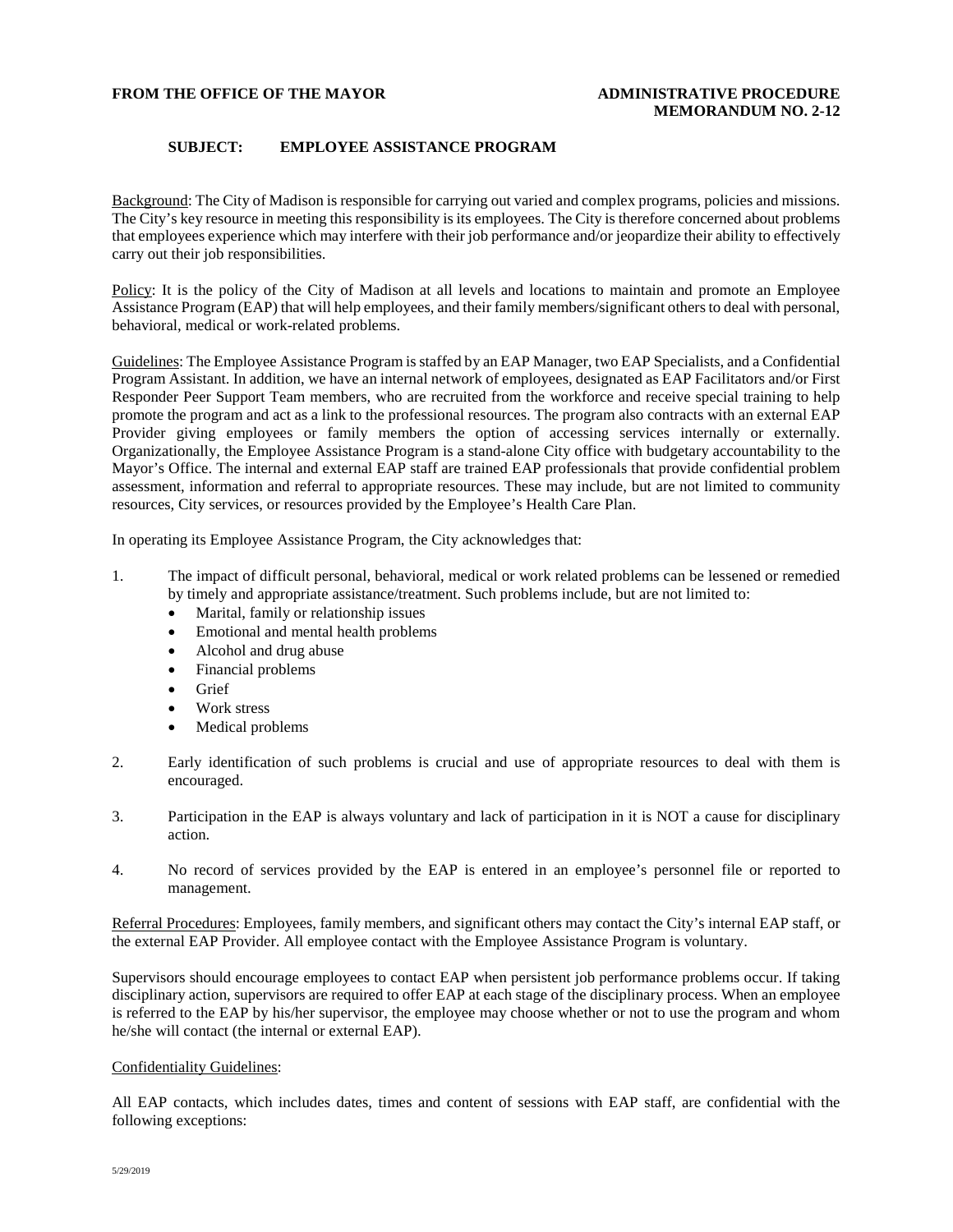Administrative Procedure Memorandum No. 2-12 Page 2

- 1. When making an appointment with a referral resource at the employee's request, it is permissible to give the employee's name and other identifying information, i.e., phone number, if needed. However, personal information, or details of your conference with the employee, may not be disclosed without written consent from the employee.
- 2. Only at the employee's request, may information be shared. However, prior written consent must be obtained, which specifies exactly what information is to be disclosed, to whom, and for what purpose.
- 3. EAP contacts with the internal or external EAP staff, or an EAP Facilitator are confidential unless the information disclosed concerns:
	- a. An unexplained, unusual, or suspicious death.
	- b. A case of suspected abuse or suspected neglect of a child or elder.
	- c. A threat to one's own life or safety or that of another,
	- d. A threat to commit, or report of committing, a serious crime.
	- e. A threat to public health and safety.
- 4. If any of the internal EAP staff are served with a subpoena requesting information covered by these guidelines, the EAP Manager will notify the employee and consult the City Attorney before any information is released. The EAP Manager shall reveal to the City Attorney only information that is necessary for the City Attorney to take appropriate action.

## Types of Referrals:

SELF-REFERRAL: Employees with personal problems are encouraged to seek help on their own initiative before health or job performance is affected. They can discuss their problems with the internal, or the external EAP staff. EAP staff will assist the employee in contacting his/her health care provider or in contacting appropriate community resources, if requested. The EAP will also follow up with employees to determine satisfaction with the referral and offer additional support, if needed.

SUPERVISORY: Whenever an employee with an established record of acceptable work evidences a pattern of inconsistent or deteriorating job performance that fails to respond to supervisory input (e.g., verbal instructions, written job instructions, discussion of job performance), the supervisor should encourage the employee to contact the EAP.

When taking disciplinary action, the supervisor must make the employee aware of the City's EAP services. The employee retains the right to accept or reject this offer of assistance. This offer should be repeated at each stage of the progressive discipline process, using the following procedures:

- 1. Constructively confront the employee about job performance concerns:
	- a. Give an accurate and specific description of job behavior seen or heard and its effect.
	- b. State what job behavioral changes are desired and possible consequences if the change does not occur.
- 2. Make the offer of assistance (see attached letter).
	- a. When an employee requests help or is experiencing job performance concerns, it is the policy of the City of Madison to offer the EAP. Use of EAP may prevent further deterioration in job performance and the need for additional disciplinary action. All discipline problems may not have EAP solutions, but it should still be offered.
	- b. EAP can provide information, referral and support for personal problems, which sometimes impact on work performance. Note that this may not be the case for her/him, but just because sometimes it is true, the offer of EAP is made.
	- c. Emphasize that use of EAP is voluntary, confidential and free.
	- d. Provide employee with the following:
		- Dated and signed EAP letter which restates the Offer of Assistance.
		- The EAP resource information for both the internal and external programs.